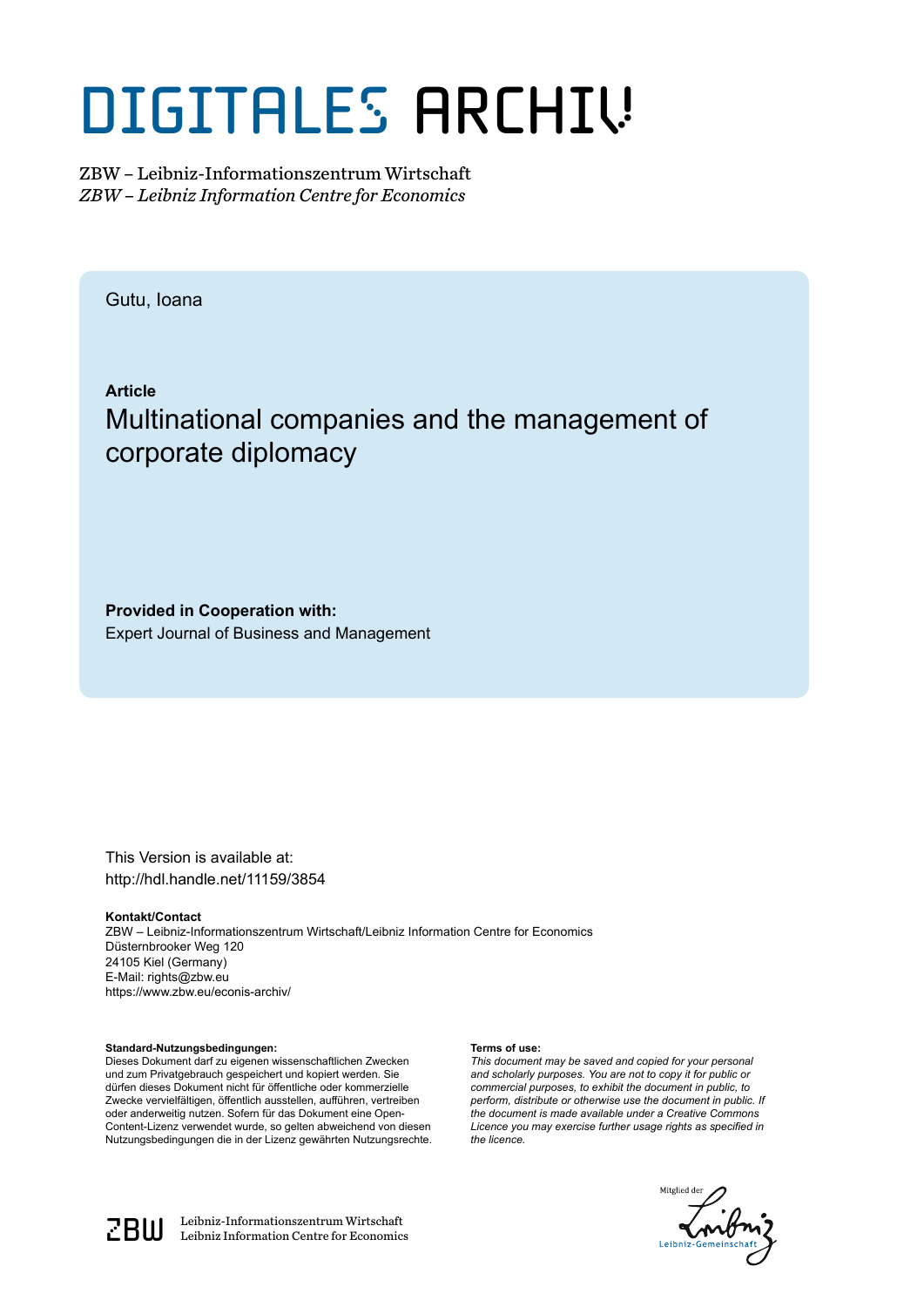## Multinational Companies and the Management of Corporate Diplomacy

### Ioana GUTU\*

Alexandru Ioan Cuza University of Iasi, Romania

*This article examines the influence of multinational (MNC) and transnational (TNC) activity over the corporate and business diplomacy practice, according to the industry type, the development extent of each corporation, and the degree of corporate power decentralization. The methodology used in the research papers analyzed included literature review, case studies and qualitative data collection based on interviews with managers from the international corporate environment. Research shows that in practice, there is a confusion in regard with significance of business and corporate diplomacy expressions and their activities extent. This view is also shared by literature, since the association of the terms diplomacy and corporate activities would have more meaning into a philanthropic context, compared to international business. By studying the different managerial actions of multinational and transnational corporations, results show that business diplomacy characterizes with a higher degree the TNC activity, while multinational diplomats perform actions specific to corporate diplomacy.* 

*Keywords: business diplomacy, corporate diplomacy, international management*

*JEL Classification: F23*

#### **1. Foreword**

The research aims for proving that beyond corporate general activities, instruments like corporate and business diplomacy can differentiate these institutions on the markets and create shared value. We started with a general review of the existing literature in regard with corporate activities extent and their derivatives on the international markets. As a very contemporary attitude, the corporate international management makes a strong difference in terms of managerial actions, when referring to internal and international stakeholders. Considered to be at first nothing but another name for corporate communication with external stakeholders, corporate and business diplomacy represent corporate managers' actions that only intersect if referring to a single corporation, acting across the international markets.

Research will show that there is a clear distinction business and corporate diplomacy wise when referring to multinational and translational corporate activities. While multinational corporate managers deal mostly with (inter)national governments and NGO representatives aiming for creating shared value for stakeholders, transnational corporations are focused more on creating positive relationships and legitimacy.

\* Corresponding Author:

Article History:

**.** 

Cite Reference:

Ioana Gutu, Alexandru Ioan Cuza University of Iasi, Faculty of Economics and Business Administration, Iasi, Romania

Received 10 June 2019 | Accepted 18 August 2019 | Available Online 19 December 2019

Gutu, I., 2019. Multinational Companies and the Management of Corporate Diplomacy. *Expert Journal of Business and Management,* 7(2), pp.263-270.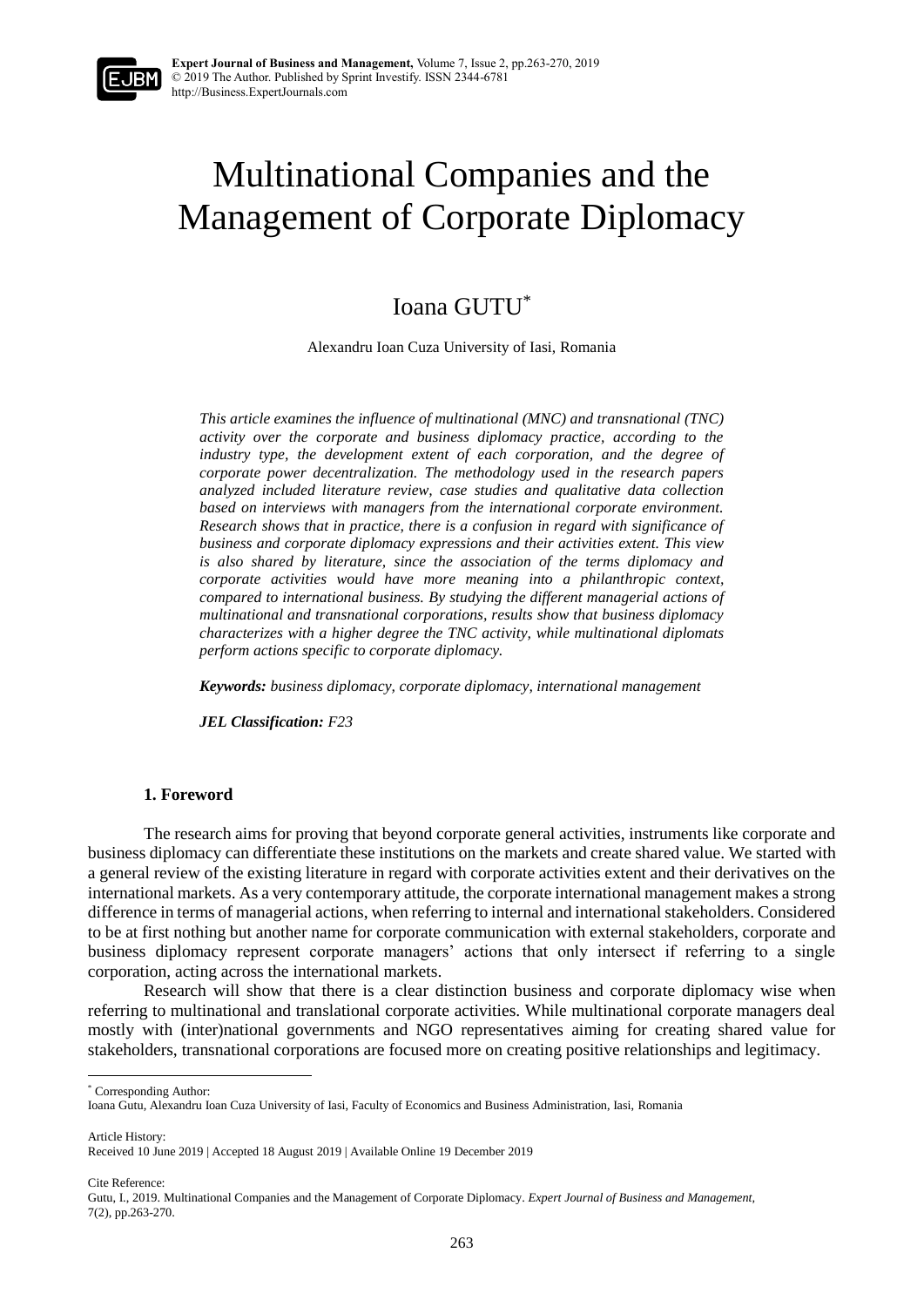#### **2. General Aspects and Derivatives for MNC Diplomacy**

The root cause that created the opportunity for corporates to expand and expose themselves to a wide range of geopolitical, commercial and non-commercial risks was the globalization of markets that started in 1980. The contraction of domestic markets in the West derived into an economic and financial crisis that gave companies activities two choices: either stay nationally and mostly fail into business or go internationally and undertake risks as subjects to other nations' domestic rules and regulations.

But not only companies that went internationally with their activities were spare-parts of the economic crisis implosion; another important component that developed aside to the early stages of corporate communication forms, seen under national and international perspectives, is the national extra-territorial legislation with a commercial component. The international governance picks a subtle side and takes under control the international commercial sphere, by framing global rule sets and expose companies to international institutions static behavior.

The XXI<sup>st</sup> century corporate international competition for achieving interest from external stakeholders results in a real in business value for each of the involved business cases. Yet, managers have different mindsets, differing fundamentally according to their geographic and historic background, but also economic understanding and experience, aspirations and the competitive landscape they are developing their career. The tool for bridging across the distance between corporate managers and stakeholders is corporate communication, an instrument that resides in applying the same core values and policies unitarily to all the stakeholders, despite political or business environment they develop actions through.

Literature shows that despite globalization, companies are still facing numerous obstacles when doing business within international markets (Ruel, 2015); it also showed that corporate diplomacy (according to the company's specific industry and international context) is relevant when managing with the external stakeholders.

The principle of the practice of corporate diplomacy is the concept of shared value; according to [1] Michael Porter and Mark Kramer (2011), if creating economic value for the society, corporations need to address its needs and challenges, by achieving economic success.

At the core of the corporate diplomacy definition stay the corporate interest in interacting with two groups of actors: state and non-state representatives. But the components of a corporations acting in a multistate environment and its interactions includes two different views: first, the interaction of the headquarters with state representatives like Ministries, Embassies and other core structures; but on another side, it is important to bring into light a very important aspect: a corporation that acts internationally must carry its daily activities through a number of Branches, that act like singular business units and report indicators to the headquarters, in regard with the actions performed.

Corporate diplomacy management helps corporate international activities in two simultaneous directions – manifest competence in managing stakeholders both nationally, within the home country, but also abroad **(**Saner et al., 2000).

#### **3. An Inner Perspective of Corporate Structure and Communication**

For most of the corporate representatives, the expression corporate diplomacy is nothing but a philanthropic image of their daily activities in relation with others. Even though the expression is not very popular, there is a certain degree of associating corporate diplomacy actions with the external business units and not with the headquarters, since all they are practicing is Management, while the external communication in regard with the company's interests in terms of reputation engagement (Henisz, 2017) is just Marketing.

If taking into consideration the headquarters of a MNC it will be easy to see that the entire business attitude is in a direct correlation with the economic views and perspectives, but also cultural and geographical drivers of its location. Whether European, Asian or American business, it is commonly for the last decade for the headquarters to disintegrate and dissolute the management attitude; the solution that was adopted is creating headquarters offices in different locations around the Globe, all with different functions but under the same coordination. In short, if we all imagined a corporate headquarters to act similarly with the core Institutions of a State actor, in the same geographical area, under the same roof or similarly, like Ministries developing actions in the Capital of a country, in the same buildings sometimes, it does not reflect the situation of a corporation departments and functions.

All the managers have a knowledge and attitude baggage that characterize their actions and business performance, and that brings that tint of personal management style for their actions. When talking about creating a new headquarter business unit in a different location, along with the best practices there is the process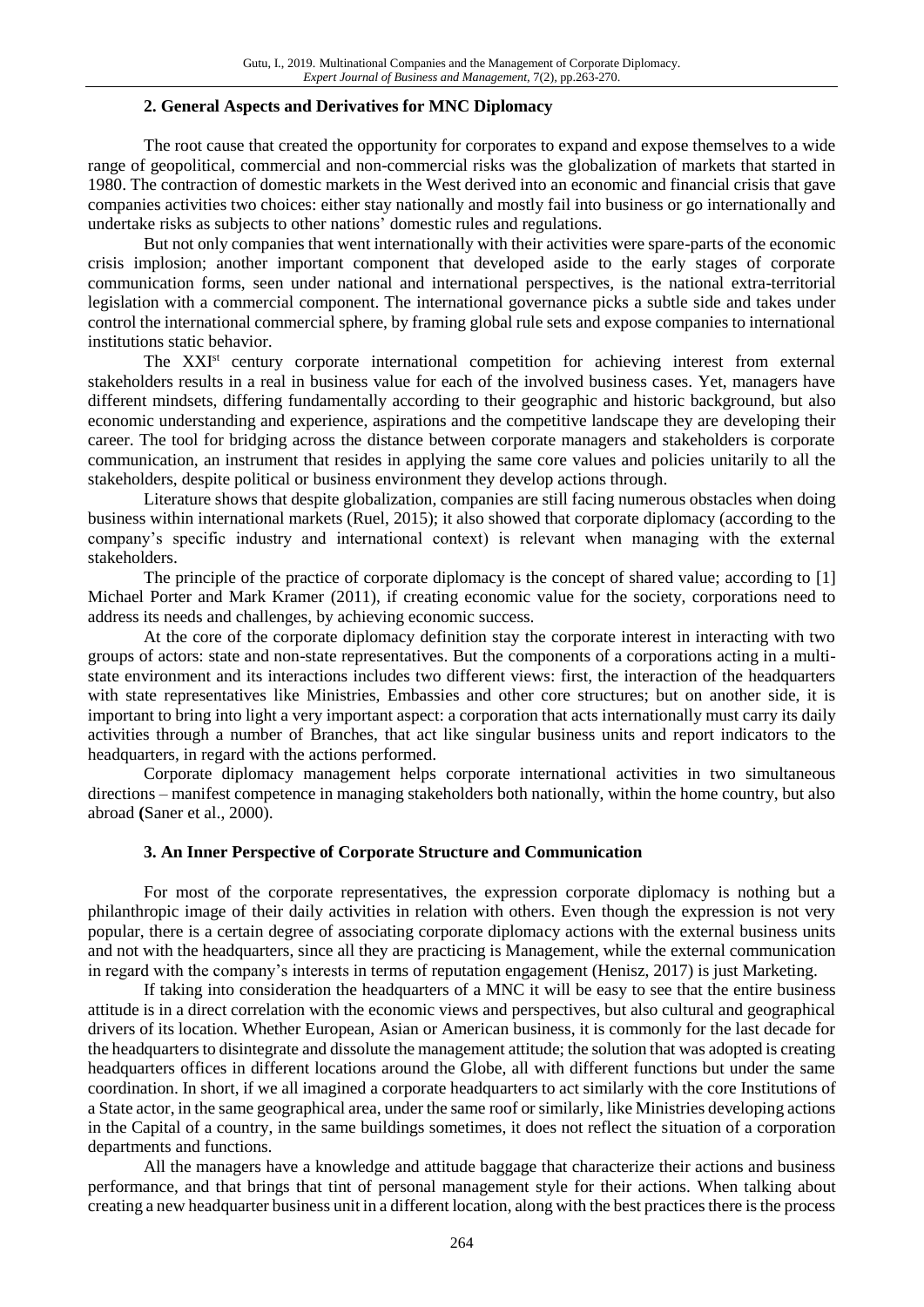of implementation that is composed of different projects, all resulting in the main function of the newly created office. Whether it is marketing, logistics, sales, finance or other function that the new office will undertake, the projects will always come with a general manager and one or more specialists with driving powers. The corporate mantra will be implemented by these individuals that will perform actions according to their baggage of experience and management style. Although these actions seem to only refer to internal aspects, the process of their existence in the given geographical and political environment also implies external stakeholder who must be shown and proven the corporate attitude, deriving from the public corporate mission and vision statements.

According to this theory, a corporate headquarter does not necessarily undertake its activities within the borders of a country from one of the continents. As a second conclusion, management style within a corporation's main offices may vary in terms of behaviors and attitudes, due to the different educational backgrounds of its managers. There will be added a third and last conclusion which places a corporate headquarter under different managerial jurisdictions, which are differently controlled, and which sometimes do not communicate with another doe to the different activities spectrum; which means that inter-departmental communication within a corporation is possible, but not always presumed.

Along with the activity of the headquarters offices, a large corporation usually develops actions by externalizing product or service performing activities to a number of branches. A plant, usually led by single person who is undertaking the function of a Plant Manager, is responsible for performing actions and fulfill the corporate performance policies. Corporate diplomacy at this level is an activity that is mainly undertaken by the plant managers and the management team, along with some of the existing departments, like HR, Marketing and or Sales, if not externalized.

In a strong dependence of the corporation's size and activity profile, there is a range of stakeholders that will have to be seen to whom the corporation will have to interact, yet transmitting the same corporate values and attitude, despite the political, cultural, geographical environment they are addressing to. When addressing the need for creating shared value, corporations do not see only benefits alone, but benefits relative to cost (Porter et. al., 2011).

At this level, the management team shares corporate goals and performs activities with at least two stakeholder categories, acting at two different levels: national and international. Corporate diplomacy seen from an internal perspective with regard to the national stakeholders brings into the business game different industries and sector representatives; at first we have the local authorities, seen as derivatives of the national Public Institutions (the City Hall, Schools and Universities, Defense local authorities and not only) that on a side, can grant permissions to a Corporate Branch to function according to the national law; on the other side there are representatives of institutions that may develop strong collaboration relations, like schools and/or Universities, by providing students with trainings, school programs and internships in relation with the Corporation. At this level, the contracts and communication are being undertaken from the corporate side not from all the Departments, but it may involve HR, Sales or Marketing.

If reaching to its real meaning, at this point the corporate representatives would corporate diplomacy actions if getting within their actions beyond the corporations' walls and going public and perform actions, by really meeting beneficiaries they address their actions to, on a regular basis. From a national level, Corporations are also performing corporate diplomacy actions when closing business contracts with local suppliers; in this case, there will be an interference with actions that subscribe to green diplomacy, considering as a central point cost saving and environment sustainability.

When a Corporate Plant develops actions in relation with international stakeholders, the communications flow does not show any different peculiarities. A peculiarity is the amount of national legal boundaries and cultures to whom the corporate representatives must interact. At first sight, corporate representatives that perform actions in this regard are only managers that got training and experience in developing the corporate mindset; but as a reality, these relations are mainly being developed by specialists from various departments that keep contact not only with their homologous but even representatives higher in the stakeholder's hierarchies. Corporate diplomacy actions in relation with one's national institutional representatives will be more difficult to be achieved. Seen from this perspective, multinational companies often lack a strategic management of relationship with external stakeholders (Henisz, 2017); when using corporate subsidies for outsourcing, once they penetrated the economy and gained a certain amount of business and economic stability, corporate managers goals do not include gaining trust within the society they perform.

There is a third sector that even if existing, is not very much considering into the decision-making process of corporations; NGO Sector, with components from national, international or transnational representative units is separated by a considerable gap from corporate activity. Most of the corporations, both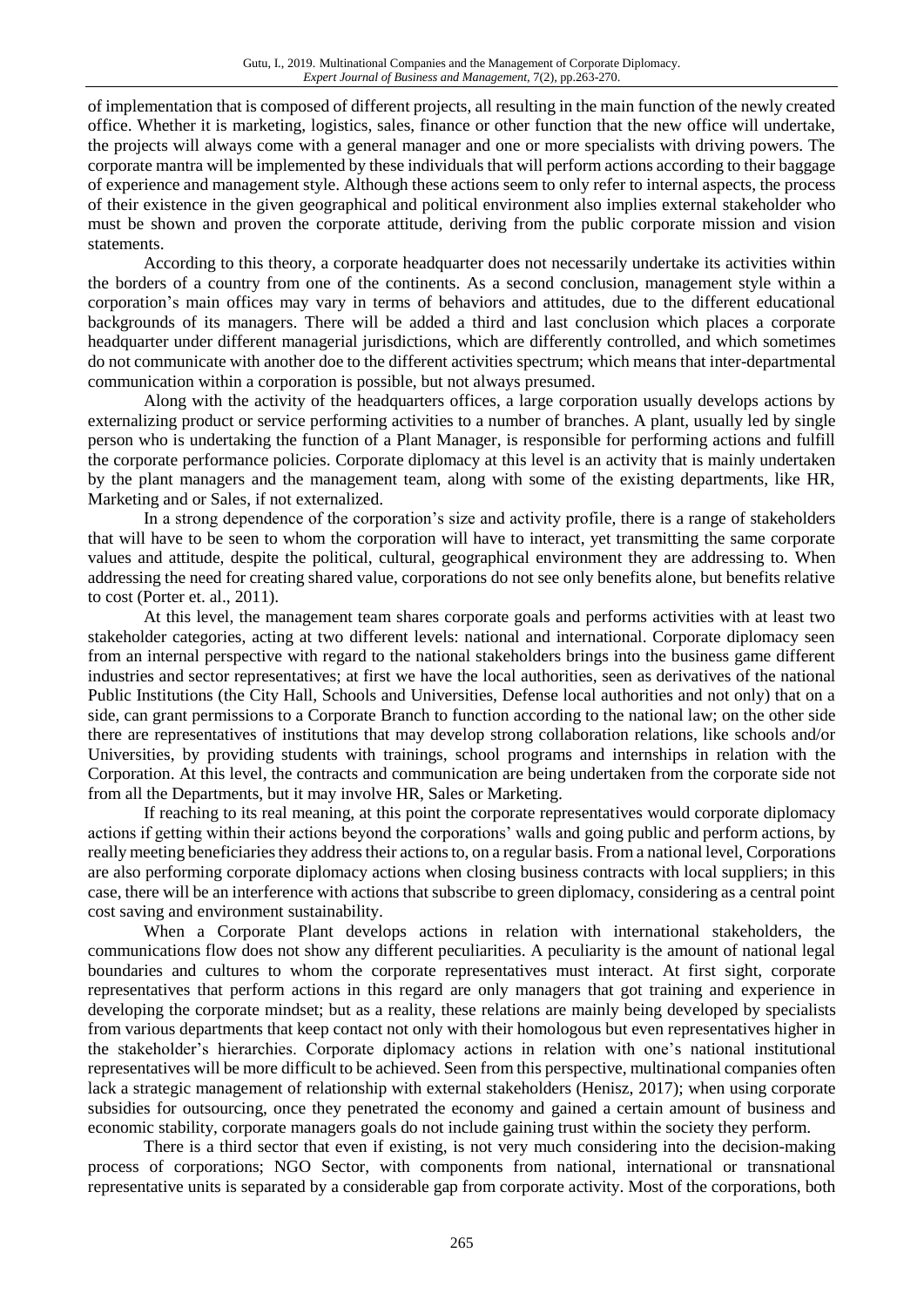as headquarters or separate Plant representatives do not consider that listening from this category of stakeholders, could increase their effectiveness.

If performing an analysis in regard with these corporate types of actions and behaviors, a general conclusion is being reached: going from headquarters to a corporate subsidy, and narrowing its interactions from international to national, corporate diplomacy represents the mutual benefits between national stakeholders and corporation representatives, seen as not only pecuniary but also under the form of public interaction and corporate representatives active involvement in developing local economic environment, by having corporate managers and representatives physical attending events and undertake actions beyond the Plant's doors.

#### **4. Elements of Corporate Diplomacy**

Seen in the literature as a business approach and a set of corporate management practice for gaining influence (Bolewski, 2017), corporate diplomacy characterizes diverse cultural and economic environments, by coping with economic and political crises and driving governments to see corporations as global governance representatives – corporate behavioral statecraft. Surrounded by an indefinite number of national perspectives, corporate diplomacy is referred in the literature under pages of opinions and case studies, without offering an applicable perspective for all the economic environments the corporations act within. Withold Henisz (2017) shares a new view of corporate diplomacy and splits it into six steps for corporations' managers to follow, in order to create both shareholders and stakeholder's engagement, at any of the levels described within the previous chapter of this paperwork. The first valued element is integration of national and international shareholder data, not only at the management levels (both headquarters of Corporate Plants), but also within specialists' teams that actively interact with the external representatives. Corporate view in terms of both economic and social indicators does not at this point value the team-member escalation of information, both horizontally and vertically.

Team members and also managers must prove into this process interpersonal skills and make a real informational transition, both inward and outward, from partners and stakeholders to corporate representatives. By following the feedback they received, corporate diplomats apply their executive leadership by learning to adapt to the society they perform business with, and also develop strategical communication in order to promote corporate openness and maintain reputation towards the society's' needs. The result of these actions will be a collective mindset towards the organization, the corporation through its managers aims for building trust and diminishing the gap between stakeholder groups and the corporate activities that surround them.

Corporate diplomacy values cross-sector partnerships, openness towards the society, management active involvement and fulfill a positive perception towards the external society needs. The six elements of corporate diplomacy are specific to any corporation operating across international markets, being multinational or transnational. For this reason, since the two categories interact, we add the six elements as also being characteristic for business diplomacy, a concept that at a first glance is a synonym of corporate diplomacy, and which will further be described.

#### **5. Corporate Management between MNC and TNC**

International companies are organizations that develop business in at least two markets across the Globe. They are beneficiary of law recognition in their member countries, but not treated as a resident business on the territory they are located in. By integrating national economies within the current activities and favoring production internationalization, the International Corporations are different in business structure, investment and services and/or products they offer. Two of these categories ate the Transnational Companies (TNA) and the Multinational Companies (MNC). Since not all TNC are MNC companies, by the extent of their activities it results the fact that TNC are in fact a type of MNC corporations.

According to the United Nations Commission on Transnational Corporations a TNC are companies that control production or service facilities outside the country in which they are based (Wallace, 2002). The same Commission makes a significant difference for the MNC activities, that despite the fact of having investments in different countries, they do not have coordinated product offerings in each country, being more focused on adapting their products/services for each local market they are active in.

This article stressed very much over the role of corporate headquarters for the Corporate Subsidies activities, whether belonging to multinational or transnational. It would be important to know which departments may be incorporated within the central functions, and which are necessary for local business development. According to the industry and the corporations' dimensions, the business functions may be either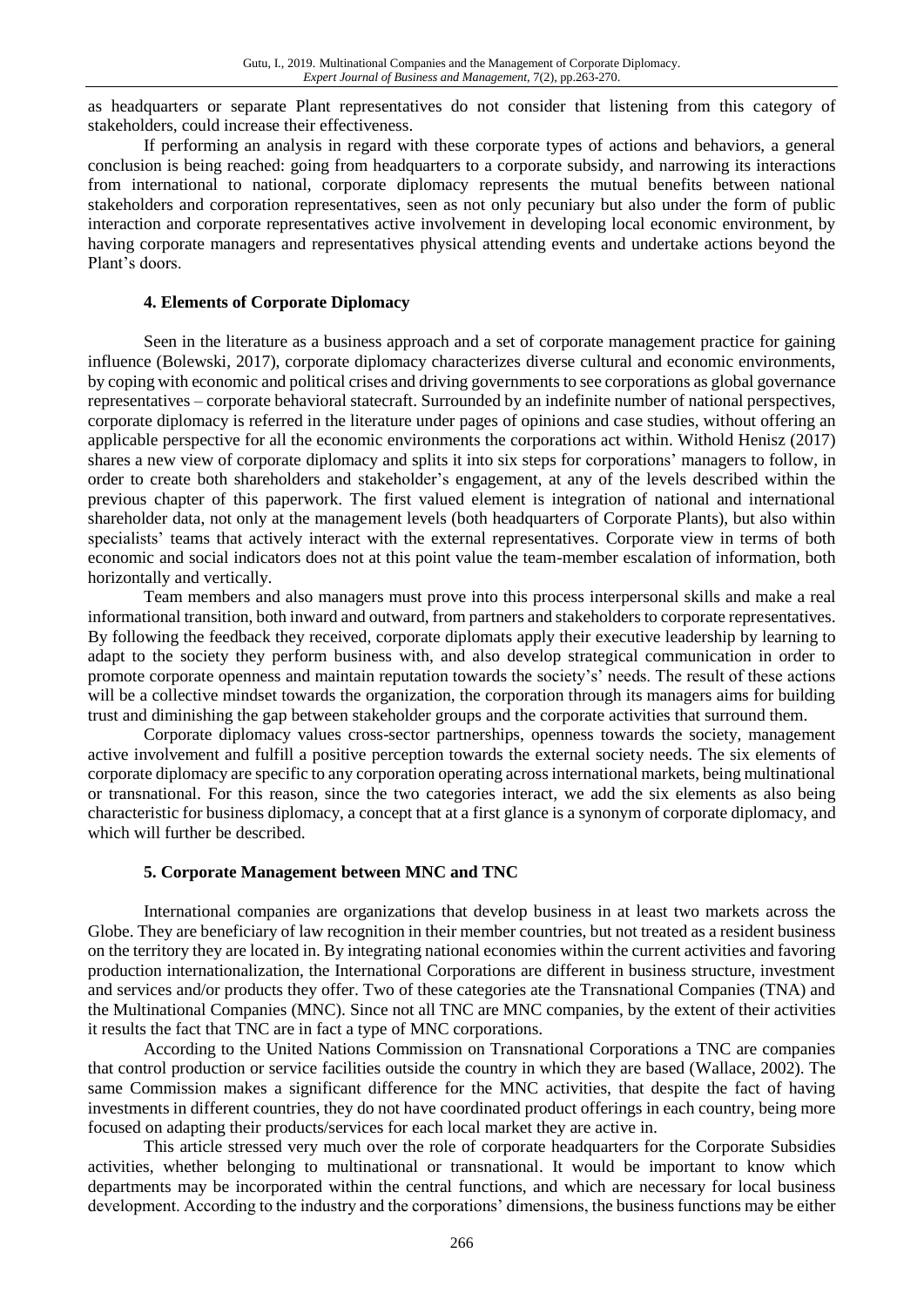centralized and/or coordinated, reason for which there is a question raising: according to the degree of decentralization of corporate business functions, corporate diplomacy will raise or narrow down its extent and quality?

| <b>Table 1.</b> Business functions specific for MNC and TNC |                          |                          |
|-------------------------------------------------------------|--------------------------|--------------------------|
| <b>Business Function</b>                                    | Degree of centralization | Degree of centralization |
|                                                             | <b>MNC Branches</b>      | <b>TNC Subsidiaries</b>  |
| A. Central Functions                                        |                          |                          |
| <b>Central Management</b>                                   | Centralized              | Centralized              |
| Research & Development                                      | Centralized              | Coordinated              |
| Marketing                                                   | Centralized              | Coordinated              |
| <b>Central Purchasing</b>                                   | Centralized              | 1/2 Centralized          |
| Logistics                                                   | Centralized              | 1/2 Centralized          |
| Engineering                                                 | Centralized              | Coordinated              |
| Costing                                                     | Centralized              | Coordinated              |
| <b>Sales</b>                                                | Centralized              | 1/2 Centralized          |
| <b>B.</b> Subsidiaries Functions                            |                          |                          |
| Production                                                  | 1/2 Centralized          | Coordinated              |
| Ouality                                                     | 1/2 Centralized          | Coordinated              |
| Engineering                                                 | 1/2 Centralized          | Coordinated              |
| Materials Packaging & Logistics                             | 1/2 Centralized          | Coordinated              |
| Maintenance                                                 | Coordinated              | Coordinated              |
| Continuous Improvement                                      | Coordinated              | Coordinated              |
| Finance                                                     | 1/2 Centralized          | Coordinated              |
| Human Resources                                             | 1/2 Centralized          | Coordinated              |
| Strategic Management                                        | Coordinated              | Coordinated              |

*Table 1. Business functions specific for MNC and TNC*

Source: authors' own illustration

TNC have coordinated product offerings in each country they activate in; having a non-centralized facilities activity, they are able to create and maintain a greater degree of responsiveness towards the society they interact and develop business with. Corporate diplomacy in the case of both MNC and TNC has a high degree of influence from the mixture of national and foreign stockholders and their active implication within the general management system.

MNC activities vary according to the degree of control required, due to the number of foreign operations implied by the industry they belong to. It is important to state that the situation presented above is only specific to MNC, opposed to transnational companies. The difference consists in the fact that MNC have headquarters that act like a single company, with a centralized management system that opposes a number of barriers in the decision-making process across different Plants. Very similar, TNC are different due to the lack in existence of a centralized management system, subsidies being replaced with independent companies that are much more able to gain interest in the local markets, due to the fact that their management systems are different and act individually.

The analysis shows that corporate diplomacy actions wise, TNC corporations due to the coordinated product offerings for each country, need to perform more actions and to take into consideration more the necessities and societal needs, opposed to MNC that can only externalize some of the functions they need to national/local suppliers. But from a managerial perspective, a MNC can offer more prospects to the national three sectors representatives, due to the centralized functions and the headquarters influence over the branches activities. MNC has more developed abilities in building outward relationships on an international level for the national representatives, NGOs, Ministries, Universities or local goods and/or service suppliers. They also promote the home-country culture and traditions, while the nationals do not take very much the liberty of creating a customary and cultural infusion for the corporation.

TNC on the other side, due to the nature of the management and the relative independency of each subsidy, have a predominant inward mindset, while capturing societal needs and developing business opportunities. This type of corporate activity must show a greater degree of responsiveness towards the local markets.

To answer the previous question, whether MNC or TNC (de)centralization of corporate business functions, will raise or narrow down the extent and quality of the actions and practice of corporate diplomacy, based on our analysis, it seems that MNC corporate diplomacy has more impact over national societies; the reason is the functions centralization which limit the Branches interaction with the society, by definition. To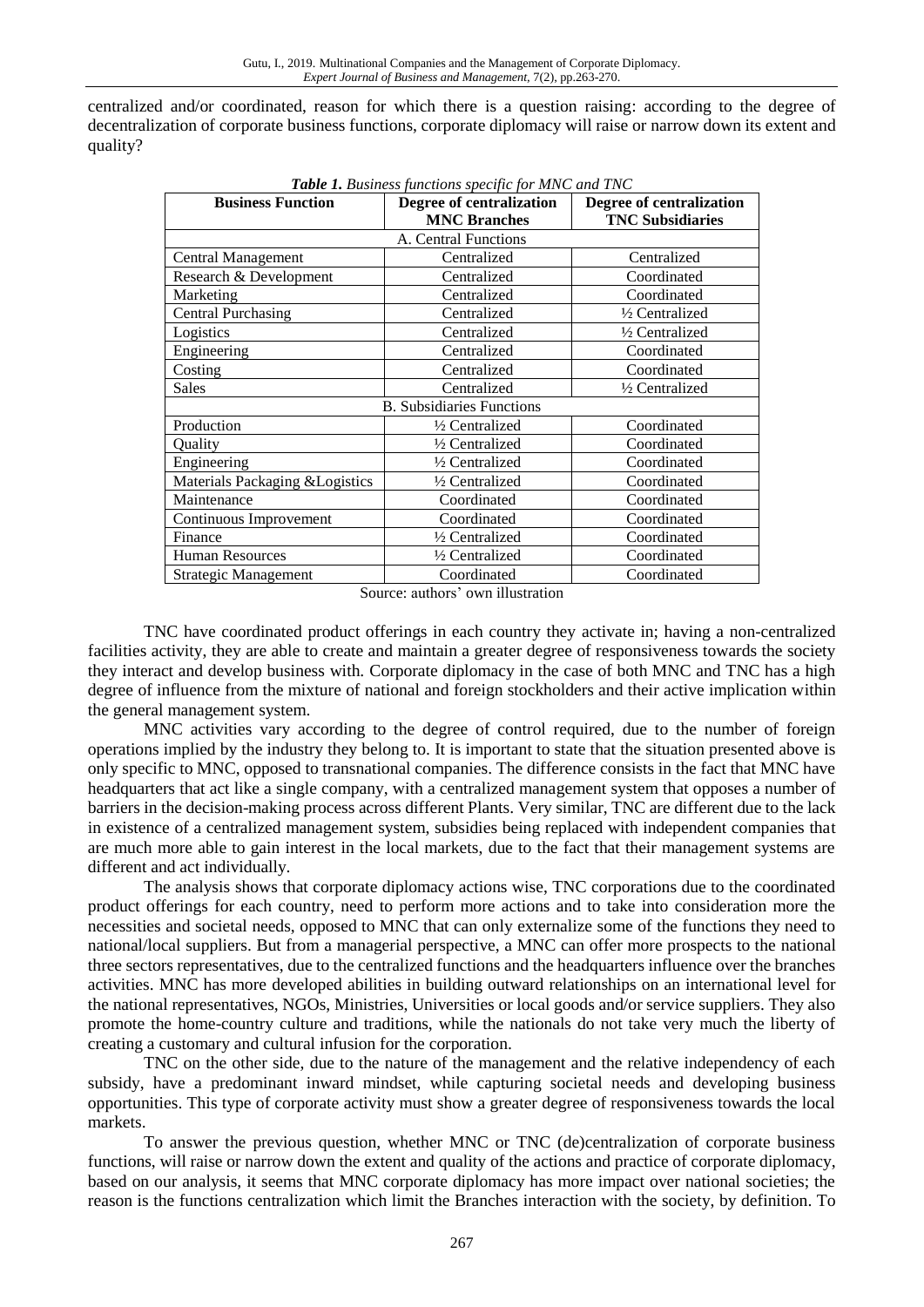compensate, Plants Management is performing actions in order to increase the visibility of the corporation and the importance of the Plants' existence in the area. NGO collaborations where corporate managers involve actively within projects and go live within the crowds, Universities or schools campaigns with study visits and open seminars, fundraisings and other type of activities are just some examples where MNC corporate diplomacy prevails. Despite the greater degree of responsiveness, TNC management teams do not show a comparable portfolio of subsidy activities that would benefit not only the society, but would also increase the Corporations visibility. The nature of their activities within a national territory gives increases the brand(s) visibility, despite the Corporations'; for this case, managers do not show a high interest in promoting societal campaigns and become active within the local representatives.

#### **6. Business and Corporate Diplomacy between MNC Branches and the TNC Subsidiaries**

This research addresses the necessity of making a distinction at first between the specificity of corporate diplomacy in the case of MNC and TNC, by subtracting business diplomacy actions. The result will show a behavioral pattern for both MNC and TNC, corporate diplomacy prevailing within the roles and actions of MNC. At its core, corporate diplomacy is a kyosei practice (Kearns, 1995), meaning that it takes into consideration the interest of corporate stakeholders, from all the sectors and specific to all the locations it develops business in. Compared with the state-to-state interactions, corporate diplomacy promotes the general good for the employees, consumers, customers, suppliers and the local community. At the corporate level, kyosei is nothing but a commitment of a corporation to promote this concept; the instruments used are corporate and business actions, promoted by corporate and business diplomats, by encouraging a healthy competition on the markets.

Business diplomacy involves peacemaking creation, by creating strong relationships between representatives of different countries, mostly by indirect communication channels, with the purpose of managing contentious issues (Behaylo, 2015). Within a similar context, corporate diplomats' actions bring into light formal initiatives of communication between members of different nations, by encouraging interaction and facilitating if not creating official communication lines. This opinion is also shared by Mari Sako (2016) who negates the idea of transforming corporate diplomats into politicians but involving corporations into the decision-making governmental fora. This creates the expectation for business leaders to be acting like corporate diplomats – a new organizational role within the  $XXI<sup>st</sup>$  century economy (On Mon, 2016).

In a broad sense, corporate diplomacy has the purpose of managing external stakeholders, but if narrowed down (Sondergaard,2014) the purpose of corporate diplomacy is to manage the internal stakeholders. Pursuing these activities, business diplomacy aims for establishing and sustaining relationships among foreign governmental and non-governmental representatives. By following the literature views over the activities of corporate and business diplomacy extent, it would seem that both are synonyms, by describing the same business and addressing the same elements. While corporate diplomatic actions are influencing both, the national and international policymakers they interact with, business diplomats create legitimacy within the international markets, by creating positive relationships with national and international governmental representatives, but also NGOs.

No differentiation has been made between MNC and TNC corporate and business activities. Since transnational corporations are in fact multinational companies with a certain degree of managerial independence in regard with the subsidy's activities, it means that also business and corporate diplomats would have different business orientations, backgrounds, and will react differently under the cultural pressure of nations they develop business within.

Previously the research showed a predominance of corporate diplomacy practice from the MNC compared with the TNC, which develop business by answering societal needs. If taking into consideration the literature views towards business and corporate diplomacy, in the context of MNC and TNC exclusive activities, this research shows the fact that business diplomacy is predominant for the transnational corporate diplomats activities, being mostly preoccupied for improving corporate image among governments and NGO representatives, since this type of corporate actions are inclined towards fulfilling national societal needs. Since MNC do not have coordinated product offerings, fact that provides corporate managers with a lack of managerial independence compared with their transnational homologues, they are more likely to practice activities specific for corporate diplomacy, focusing for creating economic value – societal value, by interacting predominantly with international markets actors and creating industry clusters.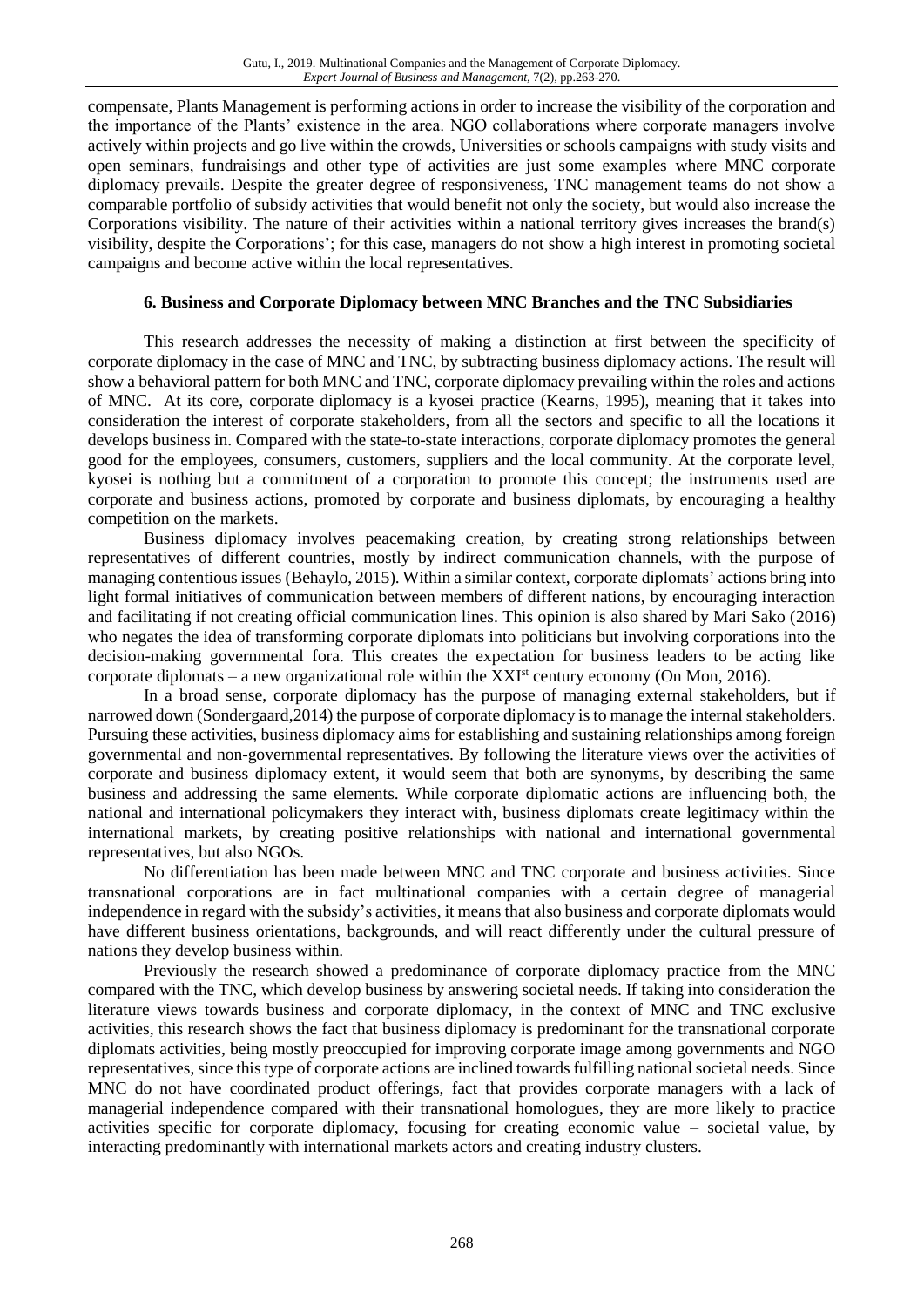

*Figure 1. Business and Corporate Diplomacy as TNC and MNC management activities*

Source: author's illustrations

#### **7. Final Remarks**

Throughout the article we have identified numerous topics that will be subject for additional research. Studies that are linking corporate national and international practices with diplomacy are still being initiated and might need further development.

This research concludes that in our perspective, despite the fact that corporate and business diplomacy have manifest actions related to, in some cases, the same stakeholders, they follow two different actions sets. If by definitions, we split the corporate activities – multinational and transnational – and bring into light the corporate and business diplomacy specific actions, research shows the fact that management style and focus changes. In the case of MNC, headquarters influence over the branches creates a specific pattern for corporate diplomacy; the research concludes the fact that the creation and evolution of corporate diplomacy spreads across the multinational corporate managers in relation with external state and non-state stakeholders. From here derives the theory according to which corporate diplomacy actions are widely specific for multinational corporate managers.

Transnational companies, as deriving from MNC only with a more decentralized management system, reaches the attention of most of the national subsidies residencies; research shows the fact that TNC managers develop actions with an increased business diplomacy specificity. At the end, transnational decision-making drives the business diplomacy actions into light, which is why this research concludes that business diplomacy mainly develops across TNC industries and practiced mostly by transnational corporate diplomats. We still do not know exactly where the business and corporate diplomats' actions interfere, but if analyzing the corporate legitimacy seen as an international institution changing, then corporate and business diplomacy are the instruments to analyze that change.

#### **References**

- Behaylo, W., Rehbein, K. and Fort, T., 2015. Enhancing the concept of Corporate Diplomacy: encompassing political corporate social responsibility, international relations, and peace through commerce. *The Academy of Management Perspectives,* 29(4), pp.387-404.
- Bolewski, W., 2017. *Corporate Diplomacy as symbiotic transnational governance* [online] Available at: https://www.swp-

berlin.org/fileadmin/contents/products/arbeitspapiere/WP\_Diplomacy21\_No17\_Wilfried\_Bolewski. pdf [Accessed on 11 March 2019].

- Henisz, W., 2017. *Corporate Diplomacy Building reputations and Relationships with External Stakeholders*. London, UK: Routledge, p.10.
- Kearns, M., 1995. *Corporate Diplomacy. Principled Leadership for the Global Community*. Washington D.C., USA: The Center for Strategic & International Studies, p.8.
- On Mon, C., 2016. *The Corporate Diplomacy Manager Competencies and Training. Association of Accredited Public Policy Advocates to the European Union* [online] Available at: http://www.aalep.eu/corporatediplomacy-manager-competences-and-training [Accessed on 11 March 2019].

Porter, M. and Kramer, M., 2011. Creating shared value. *Harvard Business Review* [online] Available at: https://www.srm.nl/docs/default-source/pdf/creating-shared-value.pdf [Accessed on 11 March 2019].

Ruel, J.M.H., Riordan, S. and Kestelyn, J., 2014. Introduction: Business Diplomacy. *The Hague Journal of Diplomacy*, 9, pp.303-309.